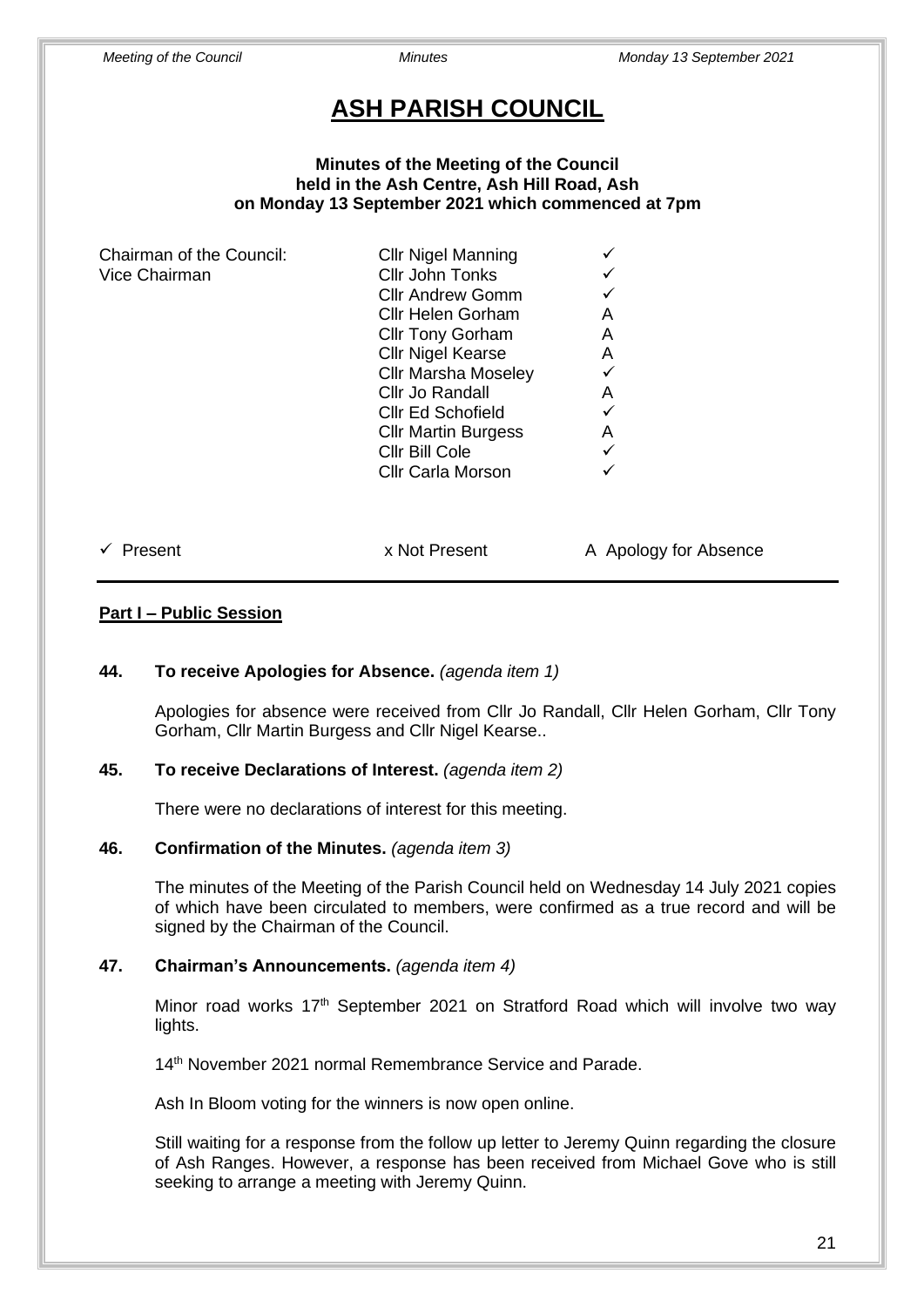### **48. Adjournment.** *(agenda item 5)*

Members considered adjourning the meeting for a maximum period of 25 minutes, to enable members of the public to raise questions and it was:

*Resolved that the meeting be adjourned for a maximum period of twenty five minutes to enable a public question period to be held (as at Minute Appendix A).*

### **49. Reports of Committees.** *(agenda item 6)*

The following committee reports, copies of which have been circulated were received, considered and the recommendations therein were adopted:

| <b>Planning</b> | July   | 26 | 2021 | <b>Minute Number</b> | 10 to 17 |
|-----------------|--------|----|------|----------------------|----------|
| <b>AFA</b>      | July   | 26 | 2021 | <b>Minute Number</b> | 14 to 24 |
| <b>Planning</b> | August | 23 | 2021 | <b>Minute Number</b> | 18 to 26 |

### **50. Monthly Payment List.** *(agenda item 7)*

Members received and approved the monthly payments list giving details of the July 2021 expenditure as attached at Agenda Appendix B.

### **51. Access To Rowan Field Development From Roberston Way.** *(agenda item 8)*

Members received and approved the report from the Clerk and the Chairman to proceed with access to Rowan Field green space from Roberston Way.

Members asked that an item for installing play equipment be kept open for the future to enable them to apply for permission to Guildford Borough Council.

### **52. Harpers Scout Hut.** *(agenda item 9)*

Members noted that the Chairman and the Clerk under delegated powers proceeded with the new emergency lighting and fire alarm installation at Harpers Scout Hut.

### **53. EV Charging Point.** *(agenda item 10)*

Members considered and agreed to the changing of the location of the EV charging point from The Ash Centre Car Park to Coronation Gardens Car Park and to proceed to apply for a government grant.

### **54. The Ash Centre Roof Repairs.** *(agenda item 11)*

Members to consider quotations from the following contractors for the roof repairs :

| Contractor                              | Price    | VAT     | <b>TOTAL</b> |
|-----------------------------------------|----------|---------|--------------|
| Contractor A (Whole Roof)               | £3900.00 | £0.00   | £3,900.00    |
| Contractor B (1m either side of valley) | £1800.00 | £360.00 | £2,160.00    |
| Contractor C (1m either side of valley) | E1400.00 | £280.00 | £1,680.00    |

*Resolved upon consideration to agree to the repairs by Contractor A at the cost of £3900.00.*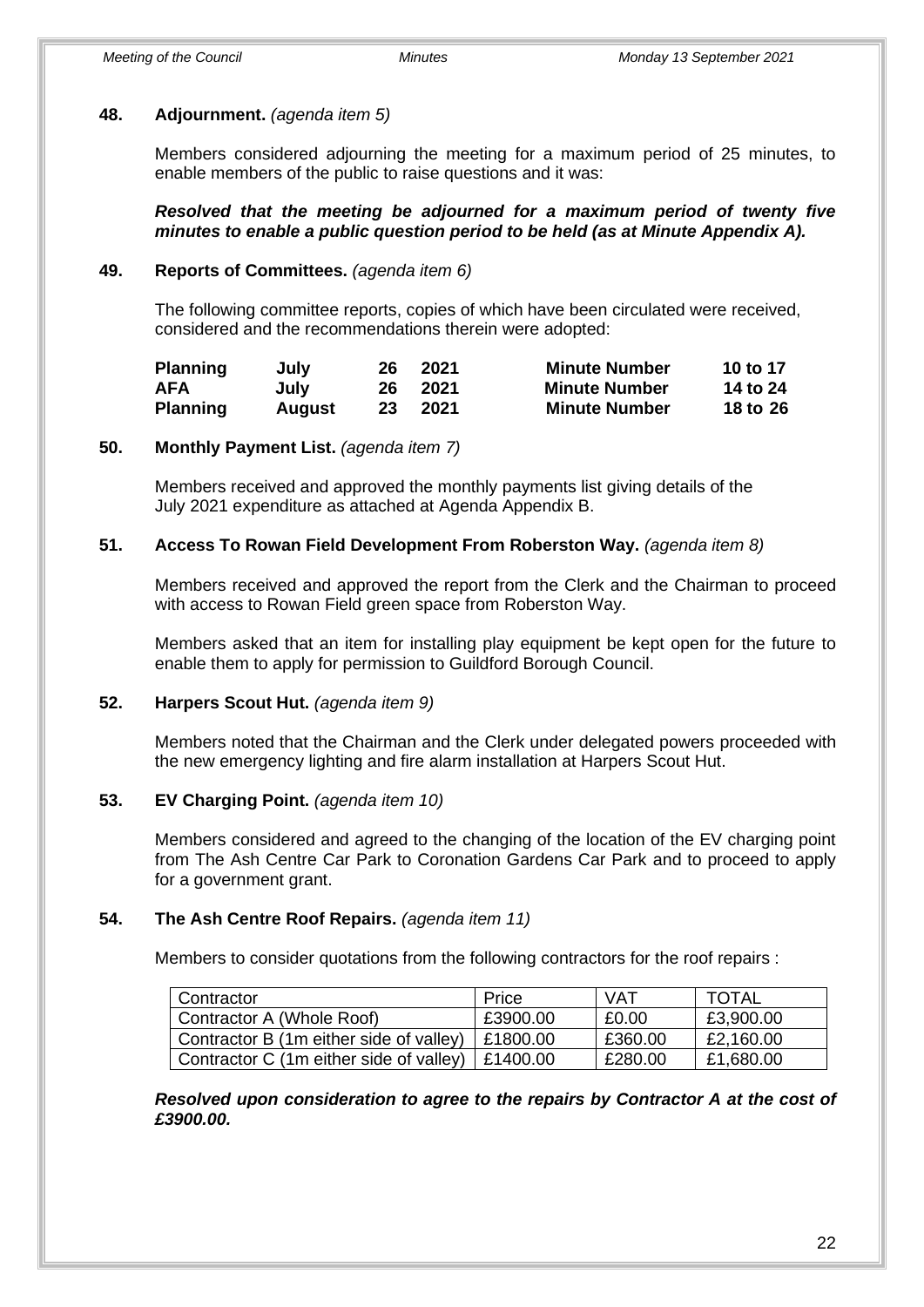#### **55. Concurrent Function Grant Applications.** *(agenda item 12)*

Members to consider the following concurrent function grant applications :

| Two new ANPR cameras             | £10k |
|----------------------------------|------|
| Skate Park additional ramps      | £15k |
| Harpers Rec playground equipment | £15k |
| Teen shelter in Ash rec          | £10k |

The Clerk confirmed that a quotation had been received for the additional ramps at the Skate Park for £52k and therefore couldn't be included in the concurrent grant applications and asked the members to consider a new electric gator vehicle instead and it was :

#### *Resolved upon consideration to agree to the concurrent function grants applications as :*

| Two new ANPR cameras             | £10k |
|----------------------------------|------|
| <b>Electric Gator Vehicle</b>    | £15k |
| Harpers Rec playground equipment | £15k |
| Teen shelter in Ash rec          | £10k |

### **56. Christmas & New year Closing 2021/22.** *(agenda item 13)*

Members considered and agreed to the proposed closures of the Parish Offices for the Christmas and New Year period 2021/2022.

#### **57. Correspondence.** *(agenda item 14)*

There was no correspondence to report.

#### **58. Next Meeting.** *(agenda item 15)*

The next meeting is on Monday 11 October 2021. An item will be added to the next meetings agenda about whether the time should change to 6.30 pm instead of 7.00pm.

*The meeting closed at 8:11 pm.*

Chairman: **Example 2018** Chairman: **Date:**  $\Box$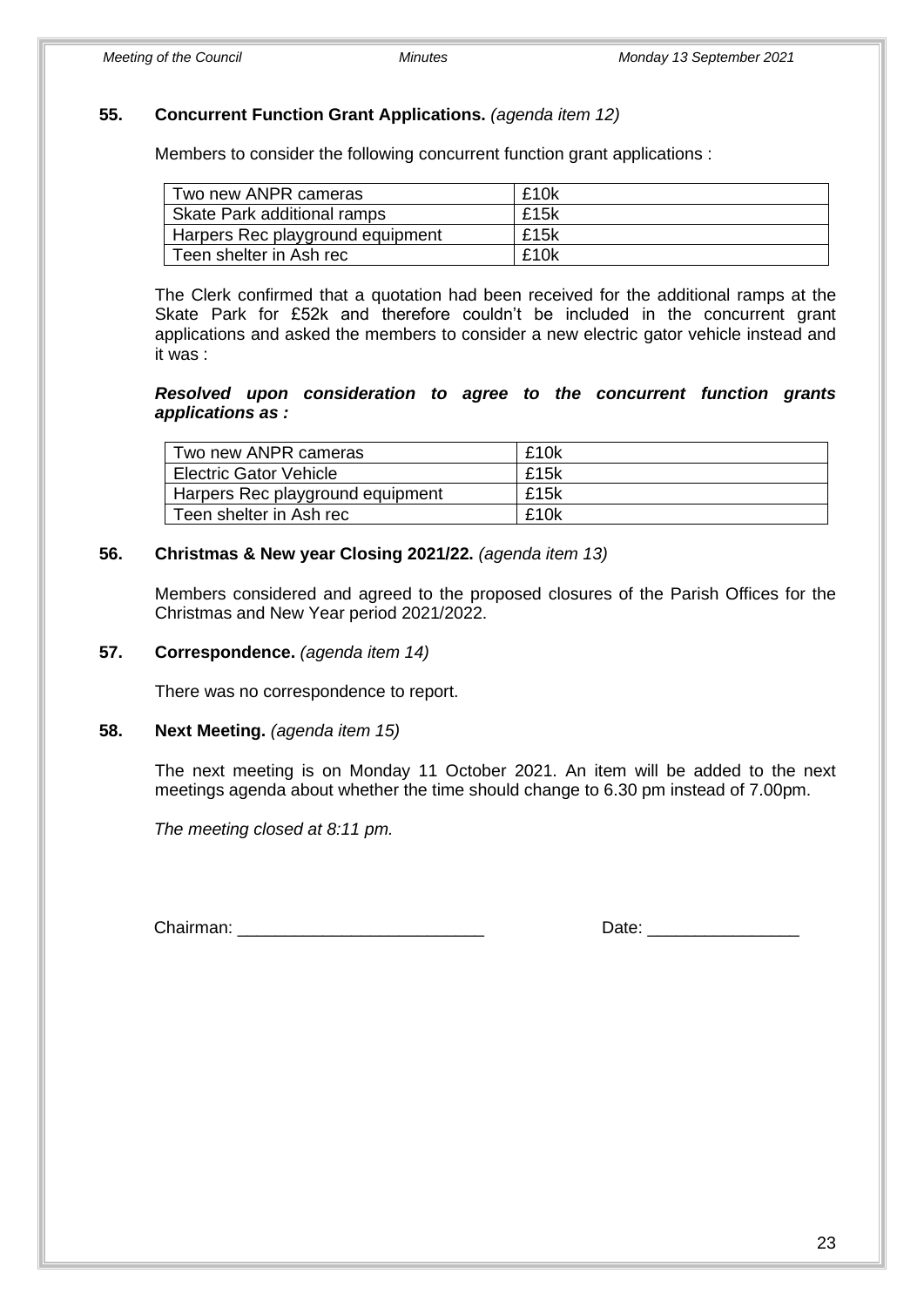**AGENDA APPENDIX A** 

### **ASH PARISH COUNCIL**

### **LOCAL CODE OF CONDUCT – DISCLOSURE OF INTERESTS**

# **July/August 2021**

| <b>DATE OF MEETING</b>                                           | <b>MEMBER</b> | <b>MINUTE</b><br><b>REF</b><br>& PAGE NO. | <b>TYPE AND NATURE OF</b><br><b>INTEREST</b> |
|------------------------------------------------------------------|---------------|-------------------------------------------|----------------------------------------------|
| <b>PLANNING</b>                                                  |               |                                           | None.                                        |
| 26 July 2021<br><b>23 August 2021</b>                            |               |                                           |                                              |
| <b>AMENITIES, FINANCE</b><br><b>AND</b><br><b>ADMINISTRATION</b> |               |                                           | None.                                        |
| 26 July 2021                                                     |               |                                           |                                              |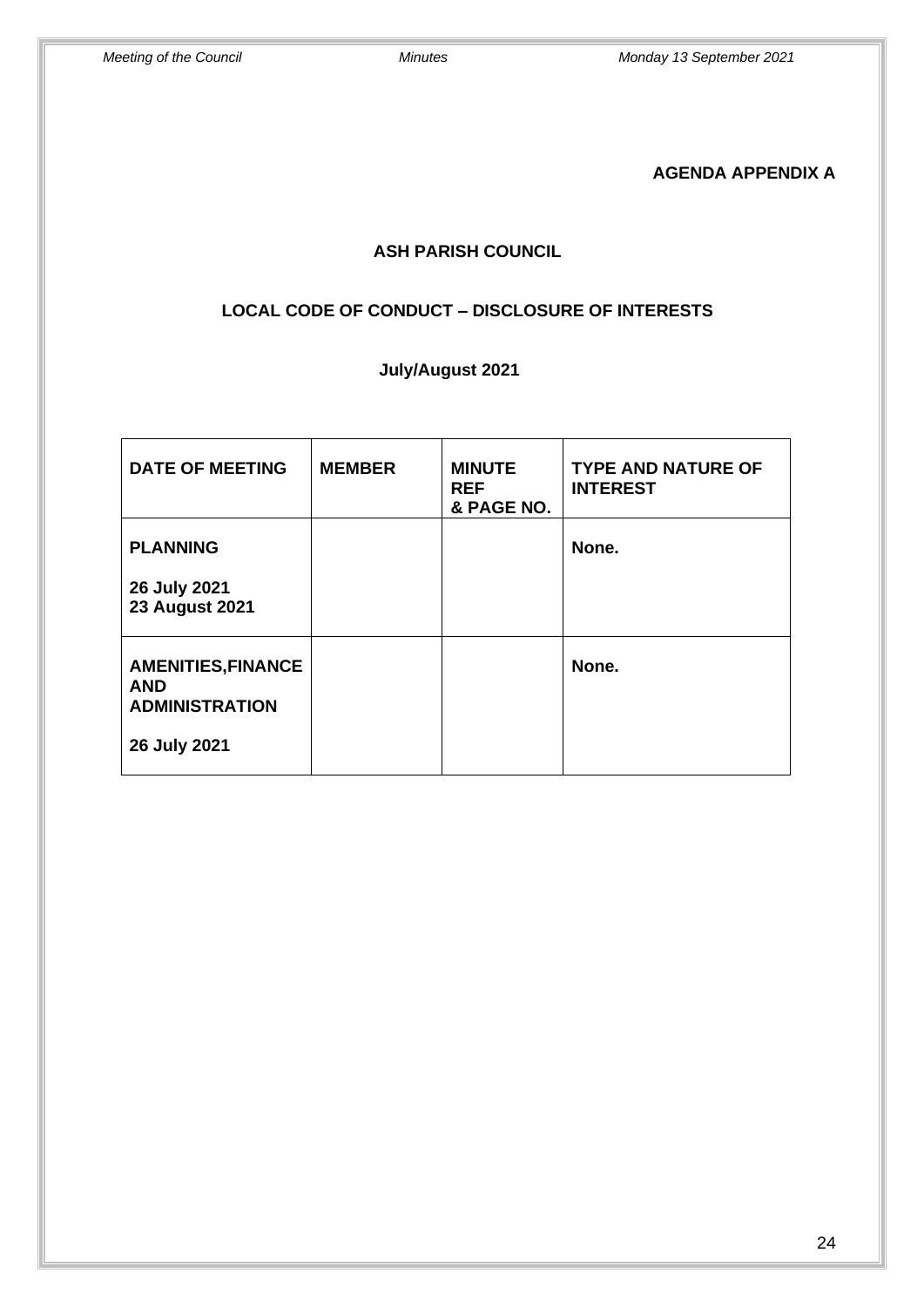*Meeting of the Council Minutes Monday 13 September 2021*

### **AGENDA APPENDIX B**

## **Payments List**

| Date: 02/09/2021                                                                          |                                    |                    | <b>Ash Parish Council</b>  | Page 1                         |  |  |
|-------------------------------------------------------------------------------------------|------------------------------------|--------------------|----------------------------|--------------------------------|--|--|
| Time: 13:44                                                                               |                                    |                    |                            |                                |  |  |
| Co-op Community Directplus Acc<br>List of Payments made between 01/07/2021 and 31/07/2021 |                                    |                    |                            |                                |  |  |
| Date Paid                                                                                 | Payee Name                         | Reference          | Amount Paid Authorized Ref | <b>Transaction Detail</b>      |  |  |
| 01/07/2021                                                                                | <b>SLCC</b>                        | BACS <sub>1</sub>  | 246.40                     | Books for Training Course      |  |  |
| 01/07/2021                                                                                | Scottish and Southern Energy       | BACS <sub>2</sub>  | 3,851.10                   | Street Light Electric          |  |  |
| 01/07/2021                                                                                | EDF Energy                         | DD                 | 8.00                       | June Electric                  |  |  |
| 01/07/2021                                                                                | EDF Energy                         | DD                 | 9.00                       | June Electric                  |  |  |
| 01/07/2021                                                                                | <b>EDF Energy</b>                  | DD                 | 13.00                      | June Electric                  |  |  |
| 01/07/2021                                                                                | <b>EDF Energy</b>                  | DD                 | 24.00                      | June Electric                  |  |  |
| 01/07/2021                                                                                | <b>EDF Energy</b>                  | DD                 | 58.00                      | June Electric                  |  |  |
| 01/07/2021                                                                                | <b>EDF</b> Energy                  | DD                 | 96.00                      | June Electric                  |  |  |
| 01/07/2021                                                                                | <b>EDF Energy</b>                  | DD                 | 201.00                     | June Electric                  |  |  |
| 01/07/2021                                                                                | Francotyp Postalia Ltd             | BACS <sub>43</sub> | 109.80                     | Franking Machine Rental        |  |  |
| 02/07/2021                                                                                | COSTCO WHOLESALE UK LTD            | BACS <sub>3</sub>  | 50.55                      | Anti Vac wipes/Soap/Spray      |  |  |
| 06/07/2021                                                                                | CO-OP Bank                         | DD                 | 32.15                      | <b>Bank Charges</b>            |  |  |
| 08/07/2021                                                                                | Brekks Magic Show                  | BACS <sub>4</sub>  | 110.00                     | Magic Show for Fun Day         |  |  |
| 08/07/2021                                                                                | J P and S Services                 | BACS <sub>5</sub>  | 102.52                     | fUEL FOR VANS                  |  |  |
| 08/07/2021                                                                                | J P and S Services                 | BACS 6             | 80.01                      | <b>FUEL FOR VANS</b>           |  |  |
| 08/07/2021                                                                                | Guildford Borough Council          | BACS <sub>15</sub> | 502.70                     | Trade Refuse Ash Centre        |  |  |
| 08/07/2021                                                                                | Guildford Borough Council          | BACS 27            | 143.00                     | Refuse Collection Apr/June     |  |  |
| 08/07/2021                                                                                | Guildford Borough Council          | BACS 31            | 171.20                     | Refuse at Harpers              |  |  |
| 08/07/2021                                                                                | Guildford Borough Council          | BACS 36            | 237.25                     | Trade Refuse Ash Cemetery      |  |  |
| 08/07/2021                                                                                | J.L. Joyce. Fencing                | BACS 7             | 3,338.00                   | Installation of Gates          |  |  |
| 08/07/2021                                                                                | PDW Contracting Services Ltd       | BACS 8             | 2,668.93                   | Monthly Maintenance lights     |  |  |
| 08/07/2021                                                                                | PDW Contracting Services Ltd       | BACS <sub>9</sub>  | 2,607.93                   | Monthly WIFI Airtime Charges   |  |  |
| 08/07/2021                                                                                | A&P Services (Surrey) Ltd          | BACS 10            | 878.40                     | Honda Water Pump x 2           |  |  |
| 08/07/2021                                                                                | A&P Services (Surrey) Ltd          | BACS <sub>13</sub> | 546.88                     | Hayter Pro 56 Mower            |  |  |
| 08/07/2021                                                                                | A&P Services (Surrey) Ltd          | BACS 16            | 450.70                     | Stihl Chain Saw Attachment     |  |  |
| 08/07/2021                                                                                |                                    | BACS 32            | 216.68                     |                                |  |  |
|                                                                                           | A&P Services (Surrey) Ltd          |                    |                            | Hayter Harrier Pro Service     |  |  |
| 08/07/2021                                                                                | A&P Services (Surrey) Ltd          | BACS 34            | 227.18                     | Stihl Chain Saw                |  |  |
| 08/07/2021                                                                                | Auditing Solutions Limited         | BACS <sub>12</sub> | 801.00                     | Year end 2020/21 Accounts      |  |  |
| 08/07/2021                                                                                | <b>WJ Fire Protection Services</b> | BACS <sub>14</sub> | 276.24                     | Internal Credit for £96 on acc |  |  |
| 08/07/2021                                                                                | Amelia's Maids                     | BACS 17            | 414.92                     | Cleaning for June              |  |  |
| 08/07/2021                                                                                | <b>Amelias Maids</b>               | BACS <sub>21</sub> | 342.76                     | Cleaning Ash Centre Jan        |  |  |
| 08/07/2021                                                                                | Neil Curtis & Sons                 | BACS <sub>18</sub> | 285.00                     | Grave Dig for T/L Beckett      |  |  |
| 08/07/2021                                                                                | <b>Viking Direct</b>               | BACS <sub>19</sub> | 281.56                     | Stationary/Cleaning Materials  |  |  |
| 08/07/2021                                                                                | <b>Viking Direct</b>               | BACS <sub>26</sub> | 150.91                     | Ink and folders                |  |  |
| 08/07/2021                                                                                | Magic signs                        | BACS <sub>20</sub> | 10.00                      | Vinyl Letters for Signs        |  |  |
| 08/07/2021                                                                                | G Tomkins Window Cleaning          | BACS <sub>22</sub> | 20.00                      | Window Cleaning at Centre      |  |  |
| 08/07/2021                                                                                | <b>Treasured Memories Limited</b>  | BACS <sub>23</sub> | 49.86                      | Temp Tablet for Hobbs          |  |  |
| 08/07/2021                                                                                | Farnborough Tool Hire              | BACS <sub>24</sub> | 99.75                      | Glove and Glasses              |  |  |
| 08/07/2021                                                                                | Farnborough Tool Hire              | <b>BACS 25</b>     | 110.29                     | Ladeder for hall decorating    |  |  |
| 08/07/2021                                                                                | Honey Brothers Limited             | BACS <sub>29</sub> | 170.86                     | STIHL AUTOCUT HEAD             |  |  |
| 08/07/2021                                                                                | Honey Brothers Limited             | BACS 30            | 191.87                     | Supplies for Strimmers         |  |  |
| 08/07/2021                                                                                | Henfold Birds of Prey              | BACS 33            | 225.00                     | Deposit on Fun Day Booking     |  |  |
| 08/07/2021                                                                                | Electric Center                    | BACS 35            | 469.80                     | 50 x lightbulbs                |  |  |
| 08/07/2021                                                                                | Homebase Ltd                       | BACS <sub>28</sub> | 160.00                     | Micracle Grow                  |  |  |
| 08/07/2021                                                                                | Shield Security Services Ltd       | BACS 38            | 814.20                     | Mobile security for June       |  |  |
| 08/07/2021                                                                                | Guildford Borough Council          | BACS 40            | 3,640.00                   | <b>Electric Cards</b>          |  |  |
| 08/07/2021                                                                                | HMRC                               | <b>BACS</b>        | 3,664.96                   | PAYE                           |  |  |

**Continued on Page 2**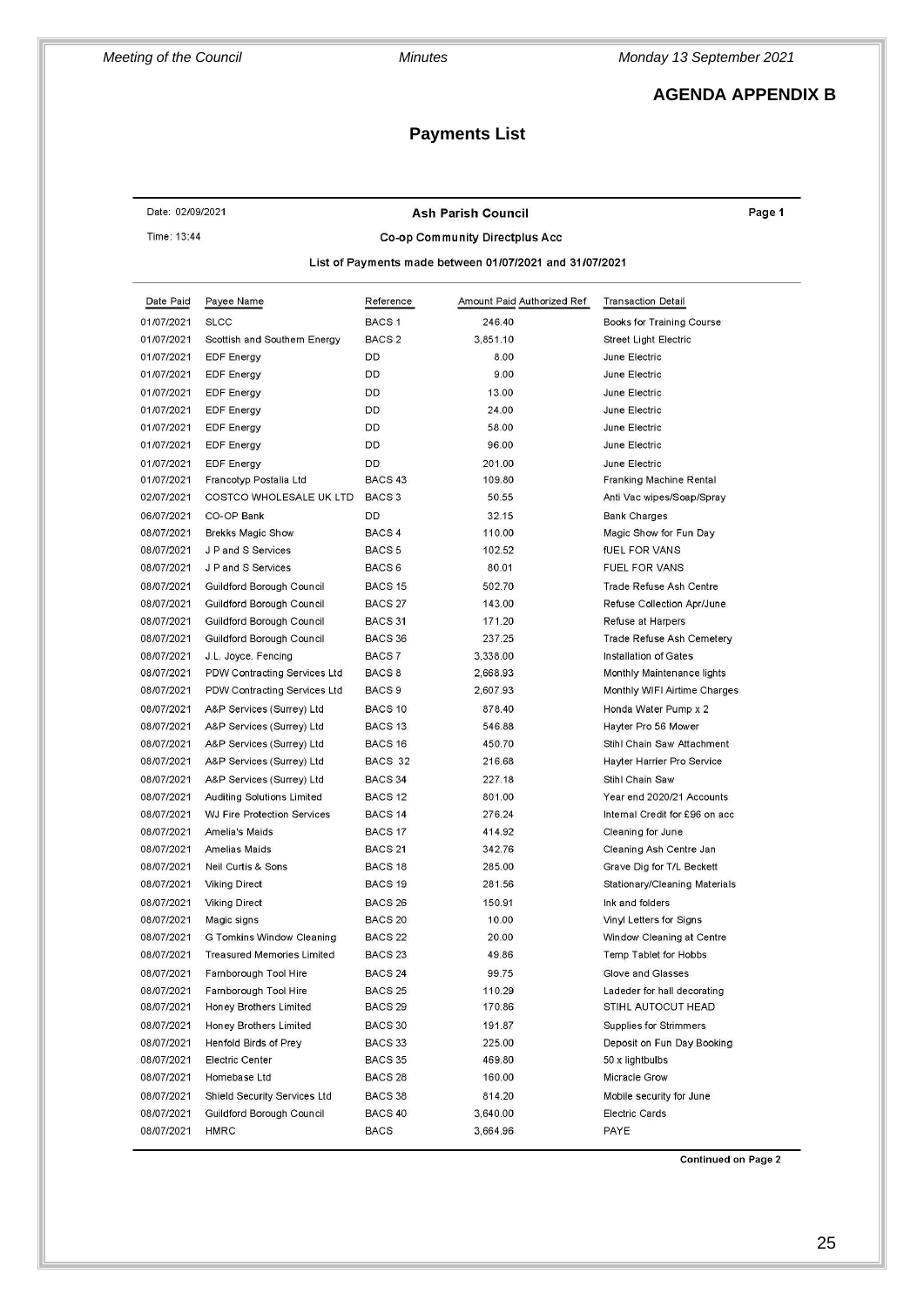Date: 02/09/2021

Time: 13:44

#### **Ash Parish Council**

Page 2

#### **Co-op Community Directplus Acc**

List of Payments made between 01/07/2021 and 31/07/2021

| Date Paid  | Payee Name                            | Reference          | Amount Paid Authorized Ref | <b>Transaction Detail</b>         |
|------------|---------------------------------------|--------------------|----------------------------|-----------------------------------|
| 08/07/2021 | <b>SURREY PENSIONS</b>                | <b>BACS</b>        | 3,232.07                   | <b>June Salaries</b>              |
| 09/07/2021 | E-ON                                  | BACS 37            | 43.49                      | <b>Gas at Harpers</b>             |
| 09/07/2021 | <b>SLCC</b>                           | BACS <sub>44</sub> | 132.00                     | ILCA Fees - A Watmore             |
| 12/07/2021 | DOWNS VIEW NURSERIES LTD              | BACS <sub>11</sub> | 4,792.73                   | <b>Hanging Baskets</b>            |
| 12/07/2021 | DOWNS VIEW NURSERIES LTD              | BACS 39            | 1,640.52                   | <b>Bedding Plants</b>             |
| 12/07/2021 | <b>HMRC</b>                           | <b>BACS</b>        | 342.44                     | SHORTFALL ON APRILS PAYMENT       |
| 13/07/2021 | <b>British Telecommunications plc</b> | BACS <sub>42</sub> | 1,704.68                   | Broadband/Telephone Usage         |
| 16/07/2021 | REACH PUBLISHING SERVICES BACS 45     |                    | 480.00                     | <b>Job Advert for Groundstaff</b> |
| 16/07/2021 | Francotyp Postalia Ltd                | BACS <sub>46</sub> | 62.72                      | Credit for change of machine      |
| 16/07/2021 | Scottish and Southern Energy          | BACS 47            | 1,506.25                   | <b>Street Light Electric</b>      |
| 21/07/2021 | <b>Land Registery</b>                 | <b>BACS</b>        | 6.00                       | <b>Land Search</b>                |
| 23/07/2021 | <b>Joel Baker</b>                     | BACS <sub>48</sub> | 111.27                     | Azure Plan for May                |
| 23/07/2021 | <b>G</b> Greaves Hurd                 | BACS <sub>49</sub> | 120.00                     | Install PIR Sensor in Toilets     |
| 23/07/2021 | <b>GLS Educational Supplies Limit</b> | <b>BACS 50</b>     | 141.42                     | Cleaning materials/stationery     |
| 23/07/2021 | Mrs Carole Olive                      | <b>BACS 51</b>     | 150.00                     | <b>Accounts Assistance</b>        |
| 23/07/2021 | Farnborough Tool Hire                 | BACS <sub>52</sub> | 151.06                     | Hire of Extension Ladder          |
| 23/07/2021 | <b>Accurate Mechanical Services</b>   | <b>BACS 53</b>     | 173.88                     | Repairs to Air Con after flood    |
| 23/07/2021 | <b>Joel Baker</b>                     | BACS <sub>54</sub> | 179.11                     | Azure plan for jUNE 2021          |
| 23/07/2021 | J P and S Services                    | <b>BACS 55</b>     | 207.44                     | <b>Fuel for Vans</b>              |
| 23/07/2021 | <b>Joel Baker</b>                     | BACS <sub>56</sub> | 442.46                     | Monthly Licence for June          |
| 23/07/2021 | Joel Baker                            | <b>BACS 57</b>     | 442.46                     | Monthly Licence for July          |
| 23/07/2021 | <b>Joel Baker</b>                     | BACS <sub>60</sub> | 845.98                     | Set up PC and certificates        |
| 23/07/2021 | <b>MORRISONS SOLICITORS</b>           | BACS <sub>59</sub> | 604.00                     | Kingfisher Walk Contract          |
| 23/07/2021 | <b>Lockrite Security</b>              | <b>BACS 58</b>     | 468.00                     | Locks on Front Door - Harpers     |
| 23/07/2021 | Cathedral Hygiene                     | BACS <sub>61</sub> | 1,559.95                   | Annual Hygiene Services           |
| 23/07/2021 | Zurich Municipal                      | BACS <sub>62</sub> | 8,799.96                   | Insurance renewal 2021/2022       |
| 23/07/2021 | <b>Colwend Hygiene Services</b>       | BACS <sub>64</sub> | 150.00                     | Deep Clean of Toilets             |
| 23/07/2021 | <b>Guildford Borough Council</b>      | <b>CARD PMT</b>    | 150.00                     | Road closure for Fantasia         |
| 29/07/2021 | <b>APC</b>                            | DD                 | 14,128.64                  | <b>JULY SALARIES</b>              |

**Total Payments** 

71,927.89

Clerk  $N$  Wallet